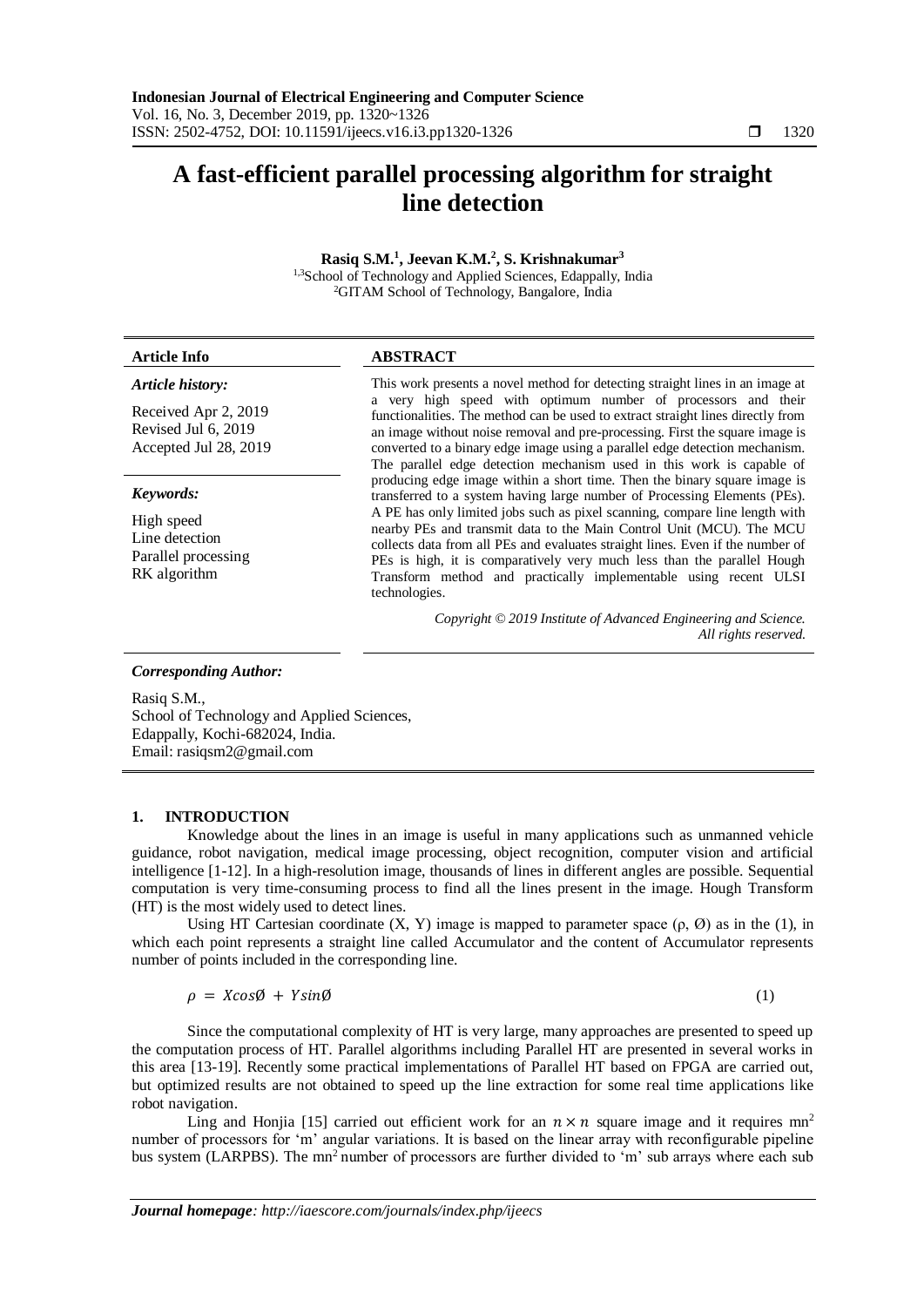array represents an angle value. The angular variations are bounded and its value varies from  $0^0$  to  $180^0$ . Implementation of this method is costly as it requires complicated hardware.

In the proposed work, straight lines are extracted from a high-resolution binary edge image using Array of Processors (AP) at a very high speed. This method requires minimum number of processors. The computation time is also minimum because separate Processing Elements (PE) is used for scanning unidirectional pixel arrays in the binary square edge image. In Section 2, the theory and methodology of line extraction is described and Section 3 gives simulated results and discussion. It is followed by Section 4 to conclude the discussion.

#### **2. THEORY AND METHODOLOGY**

This work is focused on a line extraction technique for finding suitable method with minimum transistor count and maximum frames per second. By observing possibilities of different line alignments in a binary image, it is clear that number of line alignments in an image is less than the number of processors required for Parallel HT [14, 15, 18, 19].

#### **2.1. Line Alignments and Number of Processing Elements**

The accuracy of the HT depends on accumulator cells and the bin size [20-22]. In this method, number of lines is calculated with maximum accuracy. An image has four sides AB, BC, CD and DA as shown in Figure 1. Figure 1 shows all possible line alignments from side AB to side BC. From the figure, it is clear that  $(n - 1)$   $(n - 1) + 2$  line alignments are possible.

Similarly, the number of line alignments from the side AB to CD, AB to DA, BC to CD, BC to DA and CD to DA are calculated as  $n (n - 1)$ ,  $(n - 1) (n - 2)$ ,  $(n - 1) (n - 2) + 1$ ,  $(n - 1) (n - 2)$  and  $(n - 1)$ 2)  $(n-2)$  respectively. The repeated line alignments are avoided while considering the number of line alignments from one side to other. Therefore, for an n x n image the total number of possible line alignments is the sum of the number of line alignments from each side of the image mentioned above. Therefore, the total number of possible line alignments is calculated as:

Number of line alignments 
$$
P_n = 6n^2 - 16n + 14
$$
 (2)

As shown in (2) represents number of PEs  $(P_n)$  required for the proposed method to detect the entire straight lines in the image with maximum resolution and 'n' is the number of rows of a n x n image. In earlier works, the angular resolution is taken as  $\Delta\theta = 1^0$  [20-22].

The decrease in angular resolution reduces the number of processors  $P_n$ . So, the (2) can be modified as (3). Here the value of 'k' depends on the angular resolution

$$
P_n = 6\left(\frac{n}{k}\right)^2 - 16\left(\frac{n}{k}\right) + 14\tag{3}
$$

Similarly, processing time, transistor count and accuracy of lines can also be optimized.

Different steps used in parallel HT are the calculation of 'ρ' using the (1) and calculation of cosine and sine values from look up tables. That is, in parallel HT, the processor has to perform multiplication, addition and cosine & sine value calculations. Therefore, each processor in parallel HT is complicated and it requires more processing time.

In this work, an efficient line detection method has been employed and which works at a very high speed and requires comparatively lesser number of PEs. It consists of mainly two units. First unit converts the grey level square image frame into a binary square edge image and the second unit consists of large number of PEs and a Main Control Unit (MCU).

In Figure 2 the line from the point A to the point E is drawn in Cartesian coordinate system. The relation between polar coordinate and Cartesian coordinate are shown:

$$
i = \rho \cos\theta \quad \text{and } j = \rho \sin\theta
$$
  
\nThat is,  $\cos\theta = i/\rho$  and  $\sin\theta = j/\rho$   
\n
$$
\phi = \sin^{-1}\left(\frac{j}{\rho}\right)
$$
\n(4)

From the Figure 2, it is clear that the variable 'j' changes from 0 to n-1

$$
\rho^2 = n^2 + j^2
$$
 Therefore,  $\rho = \sqrt{n^2 + j^2}$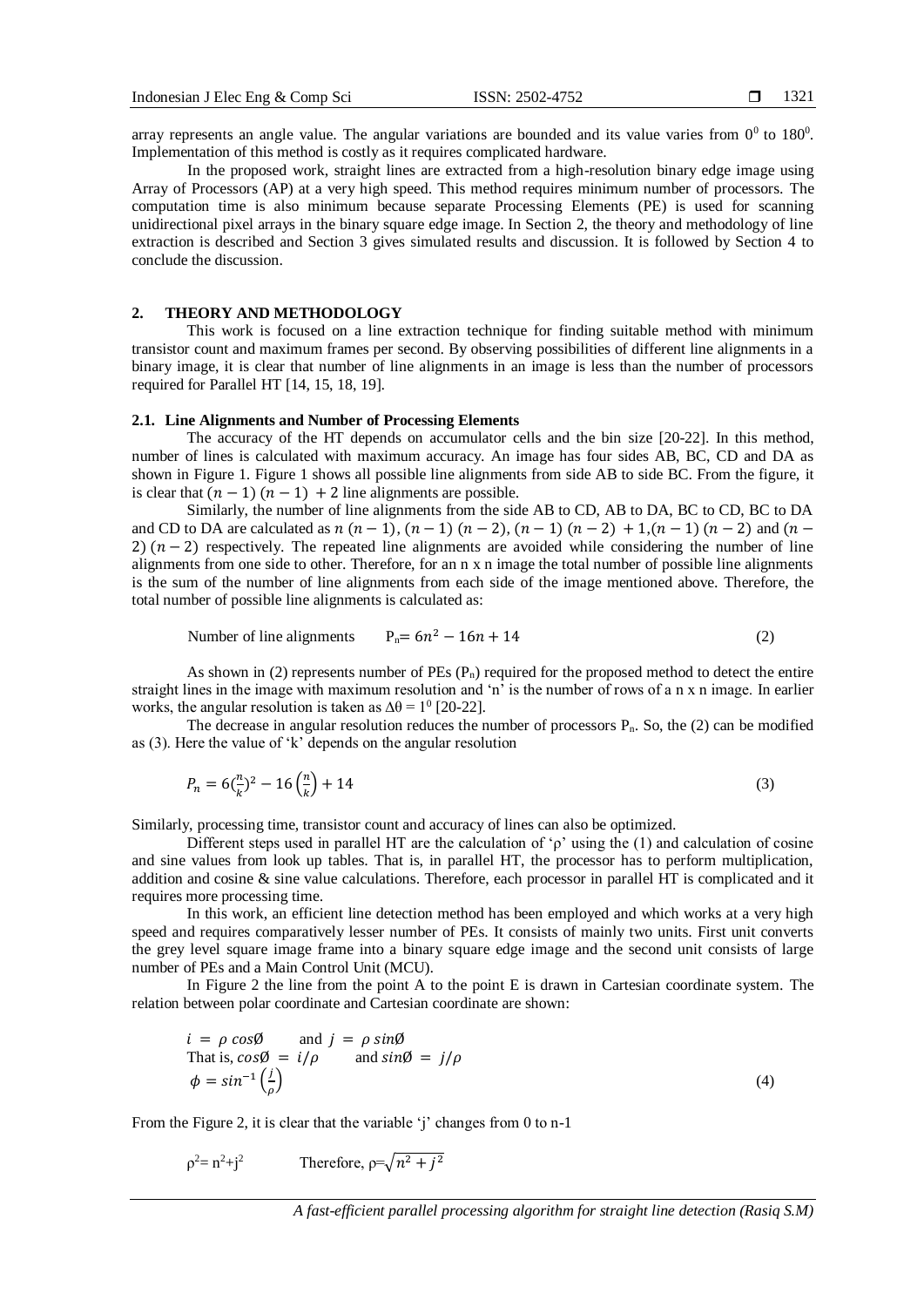Substituting the value of  $\rho$  in (4)

$$
\phi = \sin^{-1}\left(\frac{j}{\sqrt{n^2 + j^2}}\right) \tag{5}
$$

From (5) it is clear that the angular variation in polar coordinate is not linear with respect to 'i' and 'j' in Cartesian coordinate system. Different parallel HT methods use angular resolution  $\Delta\Omega = 1^0$ .



Figure 1. Possible lines from AB to BC resented Figure 2. Line from A to E



#### **2.2. Line Extraction**

At first the input image has been transferred to a parallel edge detection mechanism which works based on the parallel edge detection method [23]. It consists of arrays of differentiators. The differentiated outputs have been transferred to an array of thresholders. The outputs of the thresholders give a binary square edge image. The number of edge pixels and the thickness of the edges are maxima when the threshold value is low. This method is used for reducing sophisticated hardware and no thinning process is needed. It is due to noises in the input image some unwanted low value pixels may present in the edges and it is rectified by a PE. Figure 3(a, b, c, d, e &f) show original image and the variation of edge width with respect to different threshold values 70, 50, 20, 10 and 5 respectively. From the figure, it is identified that the width of the edges increases with decrease in threshold value and which is encircled with a red color in Figure 3(f). The binary edge image is then transferred to a system which contains three n x n arrays. First array stores the binary edge image, second and third arrays store the (x, y) coordinates of each pixel in the binary pixel array. The pixels in the first array are the parts of a unidirectional arrays or line alignments, described in section 2.1.



Figure 3. Edge Image for different threshold values (a) Original Image, (b) Edge Image with threshold 70, (c) Edge Image with threshold 50, (d) Edge Image with threshold 20, (e)Edge Image with threshold 10 and (f) Edge Image with threshold 5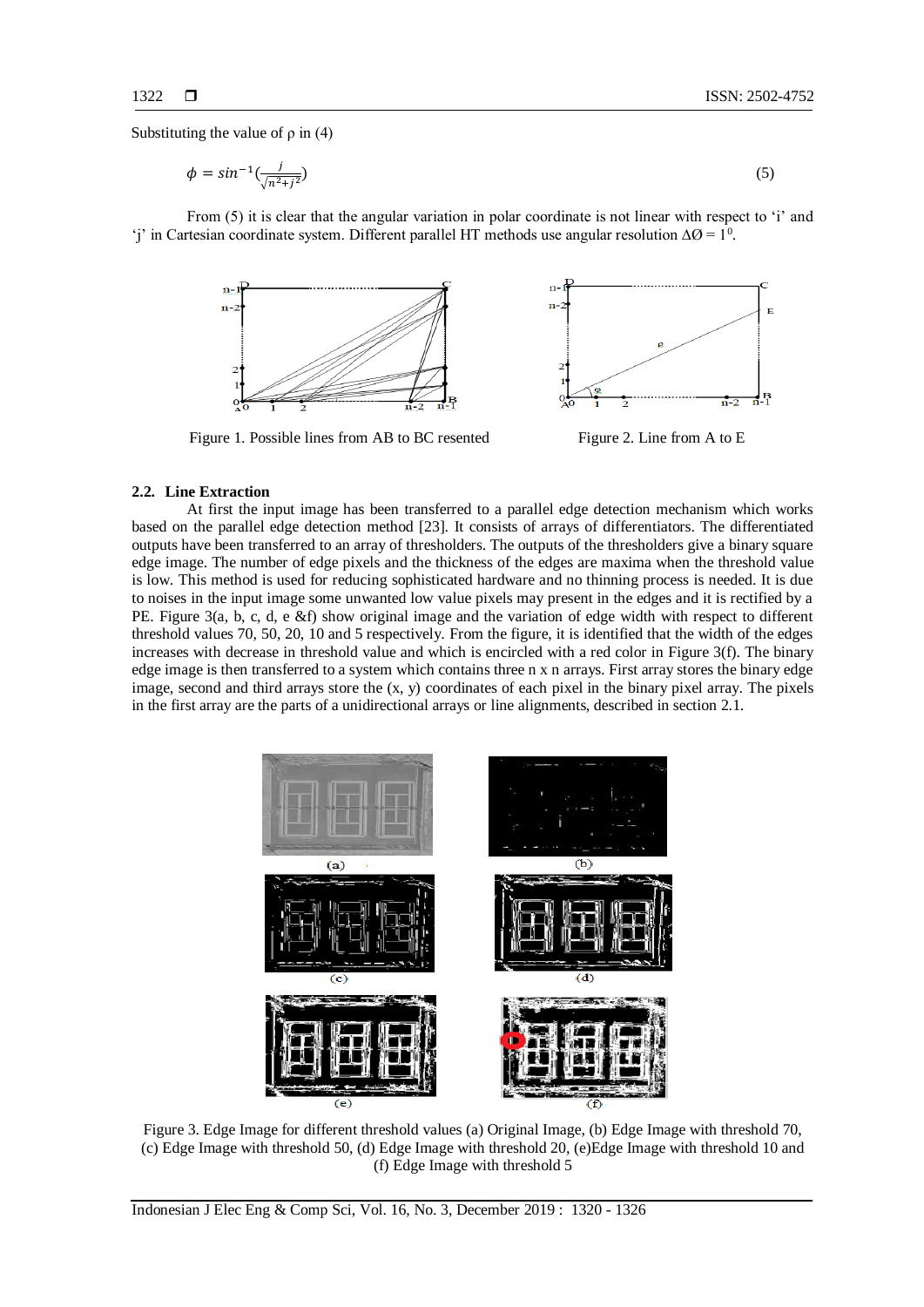The AP consists of number of PEs as specified in (3) and an MCU. Each PE processes a unidirectional array by performing the following functions:

- a) PE scans through a line alignment of a unidirectional pixel array for consecutive high value pixels in the edge image using an N-to-1 Multiplexer. The unwanted low value pixels are eliminated in a unidirectional array by adjusting a small threshold value 'th1'. While scanning a unidirectional array if PE detects consecutive low value pixels between high value pixel arrays and if the number of low value pixels is less than threshold value 'th1', the PE consider the low value pixels as incorrect pixels and they are counted as high values. The PE fetches the starting and ending points of a high value array since the  $(x, y)$  values are attached with each pixel. The starting and ending points of a line detected by a particular  $PE_i$  are represented as  $(x_i, y_i)$  and  $(x'_i, y'_i)$  and the length of high value array is represented as  $l_i$ . These parameters are stored in the registers of the PE<sub>i</sub>.
- b) The comparators in the PE<sub>i</sub> compare the line length  $l_i$  with nearby processors' (PE<sub>i-1</sub> and PE<sub>i+1</sub>) line lengths  $l_{i-1}$  and  $l_{i+1}$ , only if they are having approximately same starting and ending points. The starting and ending points of the line of  $PE_{i-1}$  are represented as  $(x_{i-1}, y_{i-1})$  and  $(x_{i-1}, y_{i-1})$  respectively and the starting and ending points of the line of  $PE_{i+1}$  are represented as  $(x_{i+1}, y_{i+1})$  and  $(x_{i+1}, y_{i+1})$  respectively. The PEiperforms the following operations

$$
\begin{aligned} &\hspace{0.1cm}if(x_i \approx x_{i-1} \approx x_{i+1}) \&\; (y_i \approx y_{i-1} \approx y_{i+1}) \&\; (x_i' \approx x_{i-1}' \approx x_{i+1}') \&\; (y_i' \approx y_{i-1}' \approx y_{i+1}') \&\; (l_i \ge l_{i+1}) \\ &\; \{ \end{aligned}
$$

A line is detected by the corresponding PE and the line data  $l_i$ ,  $(x_i, y_i)$  and  $(x'_i, y'_i)$  are transferred to MCU

else

}

{

}

No line is detected

The symbol ' $\approx$  ' indicates 'approximately equal to and this function is performed by RK algorithm [24]. This algorithm is implemented in a device called 'RK device' [24].

The MCU fetches the data of lengths, starting and ending points of different lines from each PE ready to transfer data. For reducing the hardware complexity of a PE, the communications of a PE have been reduced to only nearby two PEs described as above. Figure 4(a, b & c) represent actual line with a number of coincided lines, RK block arranged in a coincided line segment and single RK block with two variable limits respectively. The data about a single line can be sent by multiple PEs and the actual line can be coincided by a number of lines as shown in Figure 4(a). The MCU collects data from all the PEs and computation becomes time consuming. In order to reduce the computation time, the MCU uses a large number of parallel RK blocks. A line segment consists of several RK blocks as shown in Figure 4(b). If the starting and ending points of a line are inside these blocks, then that line is deleted from the line data base. Thus, all the coincided lines, except the actual line which has the highest length, are deleted at a very high speed.

The RK block is the combination of two RK devices (Parallel Processors) [24]. The RK device processes a single variable. If a particular variable x is within a range X and X' the output of RK device is a logical 1; otherwise the output is logical 0. The values X and X' are learned from its previous experiences [24]. The outputs of two RK devices are logically ANDed gives an RK block as shown in Figure 4(c). The RK block processes two variables and those are the (x y) coordinate. If x and y values are within the RK block, its output becomes logical 1.



Figure 4. (a**)** Actual line with a number of coincided lines, (b) RK blocks arranged in coincided line a segment, (c)A single RK blocks with two variable limits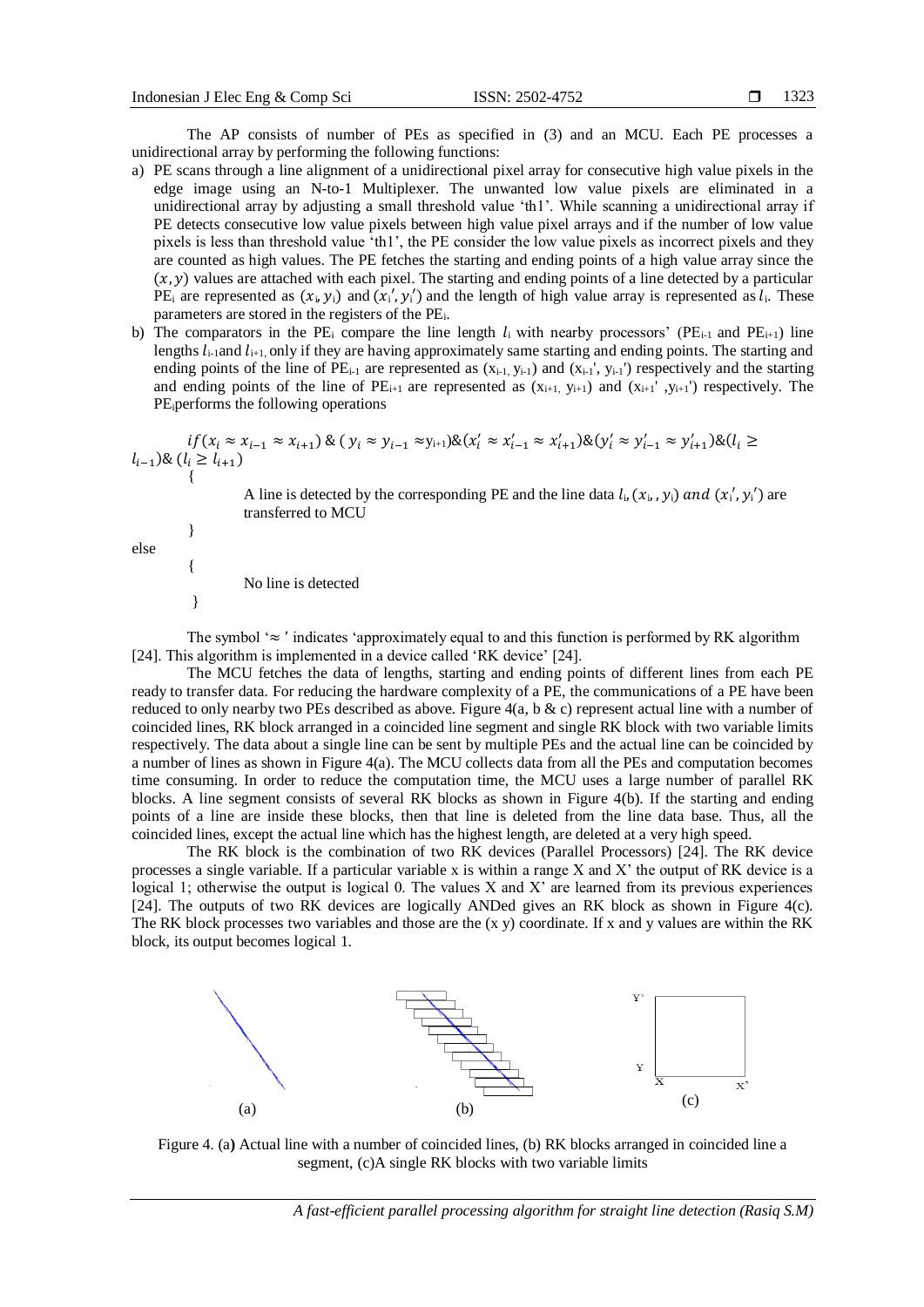#### **3. RESULTS AND DISCUSSION**

Figure 5 (a, c, e & g) are input images and 5 (b, d, f & h) are the extracted straight lines. The figures show some simulated results using MATLAB. It is simulated with maximum resolution and got highly accurate lines. It is evident from Figure 5. Line Path is the path of a line from a starting pixel to an end pixel. By using the error elimination method and adjusting the value of threshold 'th1' some useful lines have been extracted, it is shown in Figure  $5(a)$  and  $5(b)$ .



Figure 5. (a), (c), (e) and (g) are input images and (b), (d), (f) and (h) are the extracted straight lines

When the resolution is increased, the value of 'k' decreased and the number of processors  $P_n$ increased according to the  $(3)$ . For different Parallel HT methods, the angle of resolution used is  $1<sup>0</sup>$ . Now consider the (5).

$$
\phi = \sin^{-1}\left(\frac{j}{\sqrt{n^2 + j^2}}\right)
$$

Put  $\emptyset = 1^0$  and 'n' with different values, the corresponding values of 'j' are obtained as in the Table 1. It means that the value of 'n' in the (2) can be divided by these 'j' values and they can be substituted as  $k'$  in (3).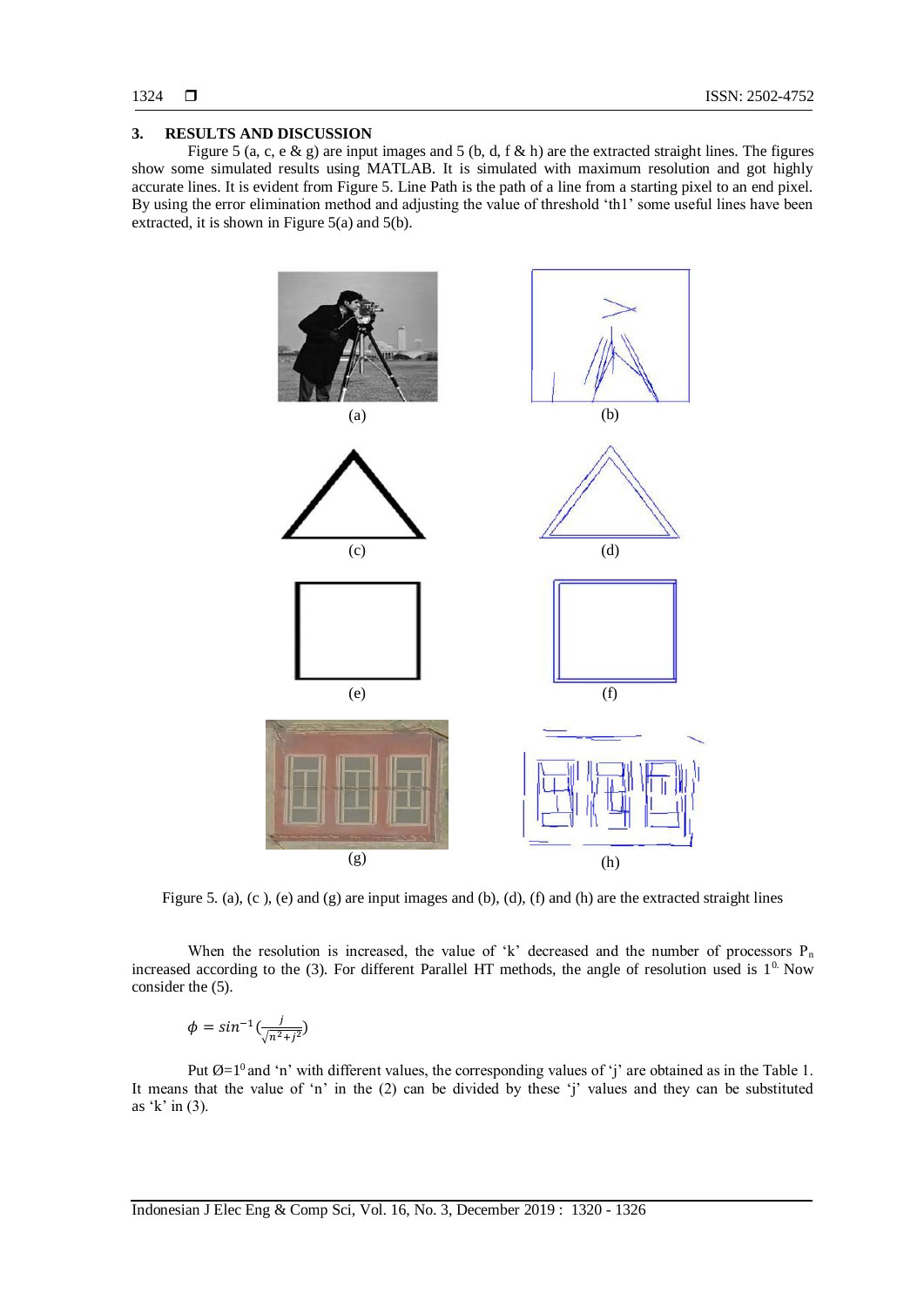|  | Table 1. Image Size and the Number of Processors Required for $1^0$ Angle of Resolution |
|--|-----------------------------------------------------------------------------------------|
|  |                                                                                         |

| Image size       |    | $k \in (3)$ |       |
|------------------|----|-------------|-------|
| $128 \times 128$ |    |             | 23566 |
| 256 x 256        |    |             | 23566 |
| 512 x 512        |    |             | 23566 |
| 1024 x 1024      | 16 | 16          | 23566 |
| 2048 x 2048      | 32 | 32          | 23566 |

From the Table 1, it is clear that, for an angular resolution of  $1<sup>0</sup>$ , the number of processors required to detect the line for any image of size 'n x n' is 23566. It shows that the accuracy and line resolution of this method.

Using this method, the edges can be extracted thicker than other methods. This method reduces the processing time very much. Figure 6 shows the comparison of different parallel straight-line detection algorithms with angular resolution  $1^0$ . The horizontal axis shows the size n of an 'n x n' square image and the vertical axis shows  $Log_{10}$  (Number of processors required). It is sure that the required numbers of processors are lesser compared to earlier works [14, 15, 18, 19]. The computational complexity of each PE is also less in this method. Inter processor communication through reconfigurable mesh are required for the other methods. Also, the processors calculate cosine and sine values for different values of angles and perform arithmetic operations like addition and multiplication in the other methods [13-22].



Figure 6. Comparison of number of processors required for different Parallel Algorithms with an angular resolution 1<sup>0</sup>

The resolution of lines again can be increased by modifying edge detection method and increasing PEs. A raw image can be given as an input image to reduce processing time. RK algorithm is one of the important features of this work. It helps to reduce the processing time further. RK device is fast, easy to implement and requires very less transistor count. It is used to remove large number of coincided lines in simulation. In hardware implementation, it is a helpful tool for fast processing. The transistor count of the system can be reduced by using double-gatecarbon nanotube field effect transistor (DG-CNTFETs) based ALUs and logical units [25] in the MCU.

#### **4. CONCLUSION**

The method required only  $6(n/k)^2 + 16(n/k) + 14$  number of PEs, here 'n' is the number of rows of an n x n square image and value of 'k' depends on the resolution of line extraction. Each PE has only some limited functionalities such as scanning unidirectional pixel array in a line alignment, noise elimination circuit, starting and ending points approximations using RK algorithm and comparison of line length with nearby processors. It is due to the simplicity of each PE, processing time and transistor count are less.

It is possible to make all the functions in a single chip with the ability to make high-resolution and high-speed line extraction at a very high speed. Now, ULSI technologies are advanced and even a commercially available single chip has a transistor count more than 50 billion. When the line accuracy or resolution increases the number of processors requirement increases in the order of  $n^2$  for an n x n square image. By increasing the value of 'k' in the above equation, the number of PEs can be reduced.

By changing the scanning Multiplexer (N to 1) in a PE such as N-to-1 to N -to-m, the speed of line extraction increases almost 'm' times and each PE must be added a logical unit. The value of 'm' must be 2<sup>r</sup> where  $r = 1,2...$  Log  $_2$  (N / 2).